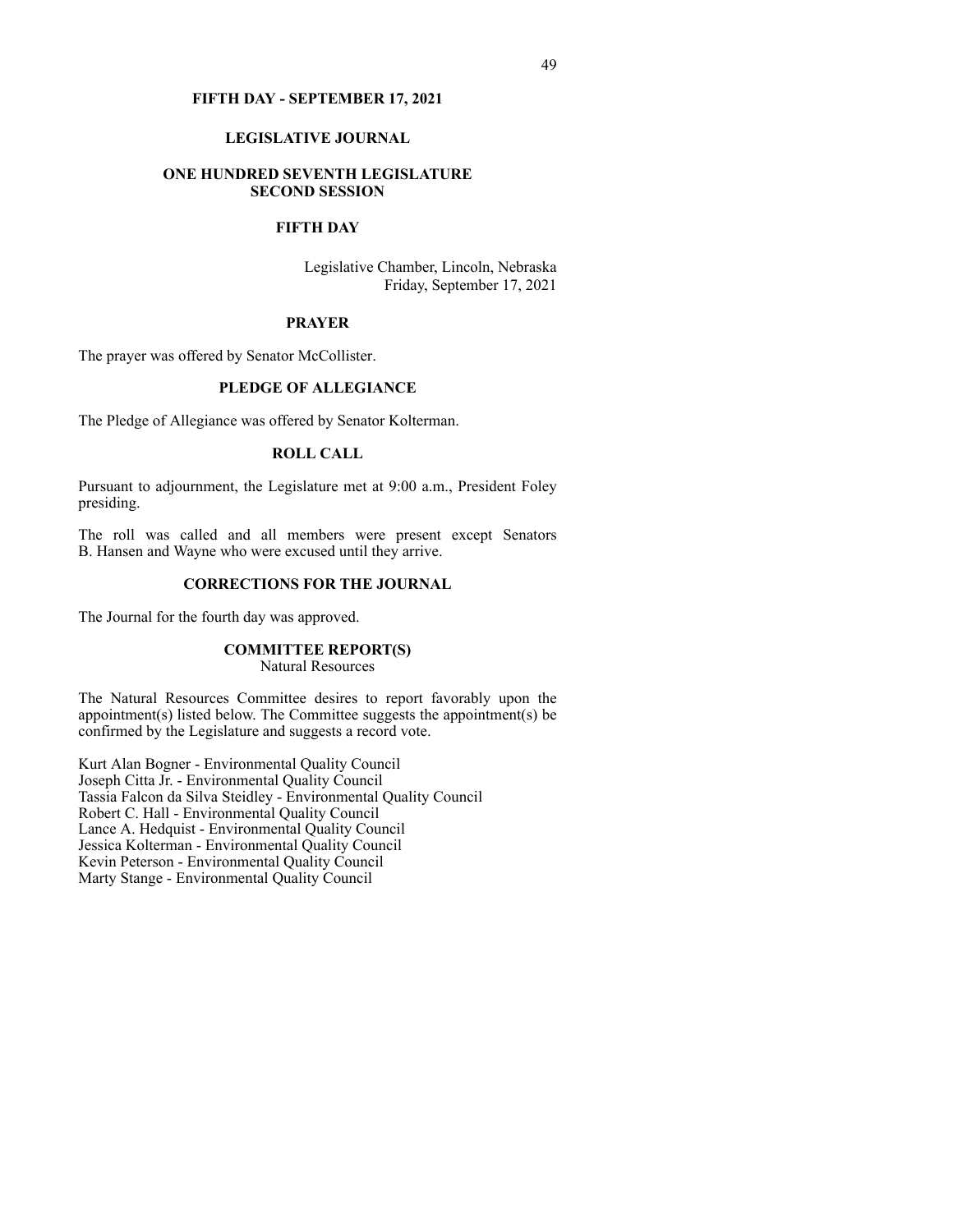### 50 LEGISLATIVE JOURNAL

Amy Staples - Environmental Quality Council Alden Zuhlke - Environmental Quality Council

Aye: 8. Aguilar, Bostelman, Cavanaugh, J., Gragert, Groene, Hughes, Moser, Wayne. Nay: 0. Absent: 0. Present and not voting: 0.

(Signed) Bruce Bostelman, Chairperson

## **REPORT OF REGISTERED LOBBYISTS**

Following is a list of all lobbyists who have registered as of September 16, 2021, in accordance with Section 49-1481, Revised Statutes of Nebraska. Additional lobbyists who have registered will be filed weekly.

> (Signed) Patrick J. O'Donnell Clerk of the Legislature

Gibson, Rachel

League of Women Voters of Nebraska

# **REPORTS**

Agency reports electr[on](http://www.nebraskalegislature.gov/agencies/view.php)ically filed with the Legislature can be found on the [Nebraska](http://www.nebraskalegislature.gov/agencies/view.php) [Legislature's](http://www.nebraskalegislature.gov/agencies/view.php) [website.](http://www.nebraskalegislature.gov/agencies/view.php)

# **COMMITTEE REPORT(S)**

Redistricting

**LEGISLATIVE BILL 1.** Placed on General File.

(Signed) Lou Ann Linehan, Chairperson

# **GENERAL FILE**

# **LEGISLATIVE BILL 1.** Title read. Considered.

Senator Blood offered the following amendment:

[AM15](https://www.nebraskalegislature.gov/FloorDocs/107/PDF/AM/AM15.pdf)

1 1. Insert the following new section:

2 Sec. 3. The entirety of Sarpy County shall be included in

3 congressional district 1 and the entirety of Douglas County shall be

4 included in congressional district 2.

5 2. Renumber the remaining sections accordingly.

# **SPEAKER HILGERS PRESIDING**

Pending.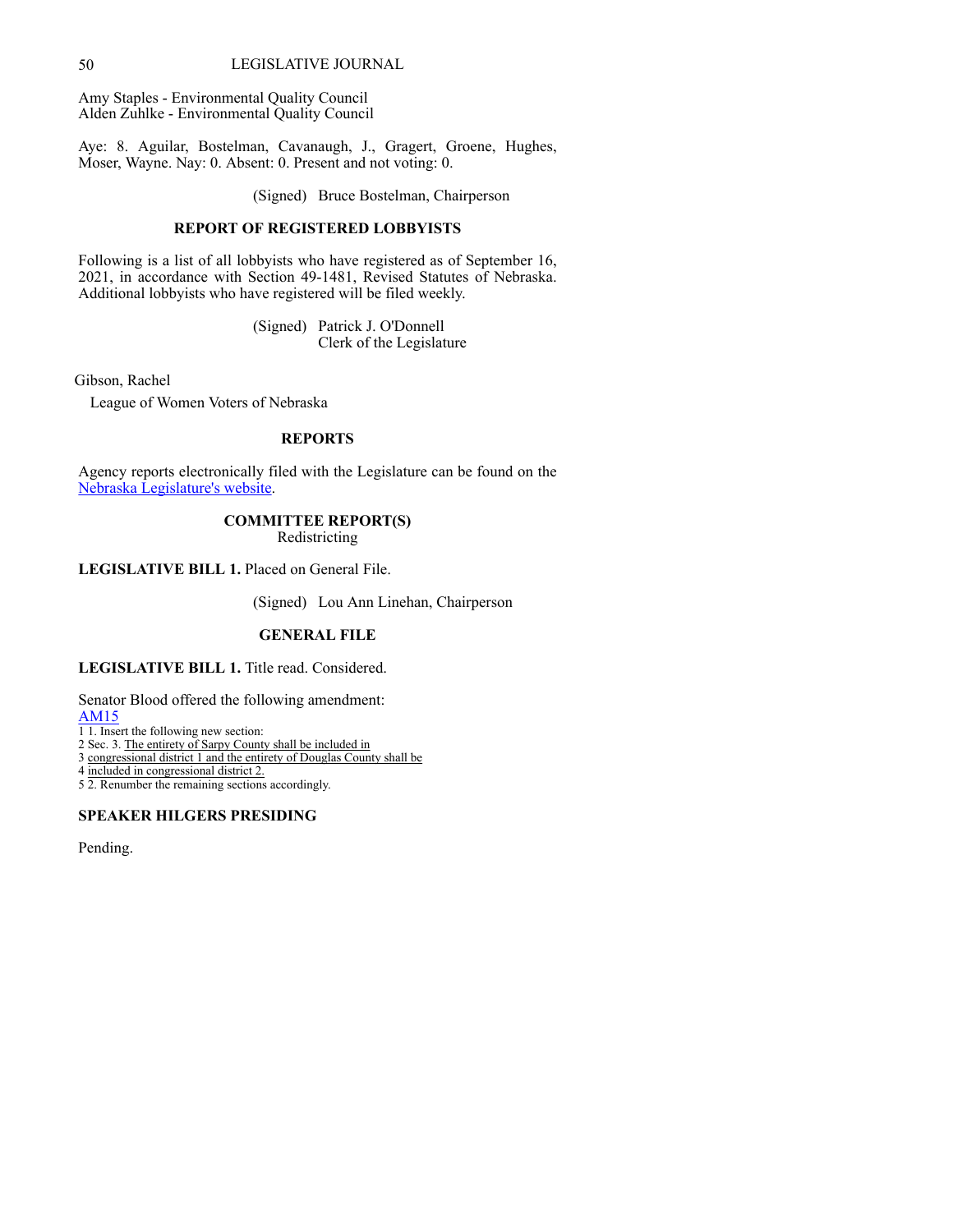Redistricting

**LEGISLATIVE BILL 5.** Placed on General File. **LEGISLATIVE BILL 6.** Placed on General File.

(Signed) Lou Ann Linehan, Chairperson

### **CONFLICT OF INTEREST STATEMENT**

Pursuant to Rule 1, Sec. 19, Senator Morfeld has filed a Potential Conflict of Interest Statement under the Nebraska Political Accountability and Disclosure Act. The statement is on file in the Clerk of the Legislature's Office.

# **RECESS**

At 11:00 a.m., on a motion by Senator Aguilar, the Legislature recessed until 12:30 p.m.

# **AFTER RECESS**

The Legislature reconvened at 12:30 p.m., Senator Hughes presiding.

# **ROLL CALL**

The roll was called and all members were present except Senators Briese, Hilkemann, McDonnell, Morfeld, Pahls, Stinner, and Vargas who were excused until they arrive.

### **GENERAL FILE**

**LEGISLATIVE BILL 1.** Senator Blood renewed her amendment, [AM15](https://www.nebraskalegislature.gov/FloorDocs/107/PDF/AM/AM15.pdf), found in this day's Journal.

# **SENATOR SLAMA PRESIDING**

# **SENATOR HUGHES PRESIDING**

Senator Blood withdrew her amendment.

Senator M. Hansen offered the following amendment: [AM12](https://www.nebraskalegislature.gov/FloorDocs/107/PDF/AM/AM12.pdf)

- 1 1. Strike the original sections and all amendments thereto and
- 2 insert the following new sections:
- 3 Section 1. Section 32-504, Reissue Revised Statutes of Nebraska, is
- 4 amended to read:
- 5 32-504 (1) Based on the 2020 2010 Census of Population by the United
- 6 States Department of Commerce, Bureau of the Census, the State of
- 7 Nebraska is hereby divided into three districts for electing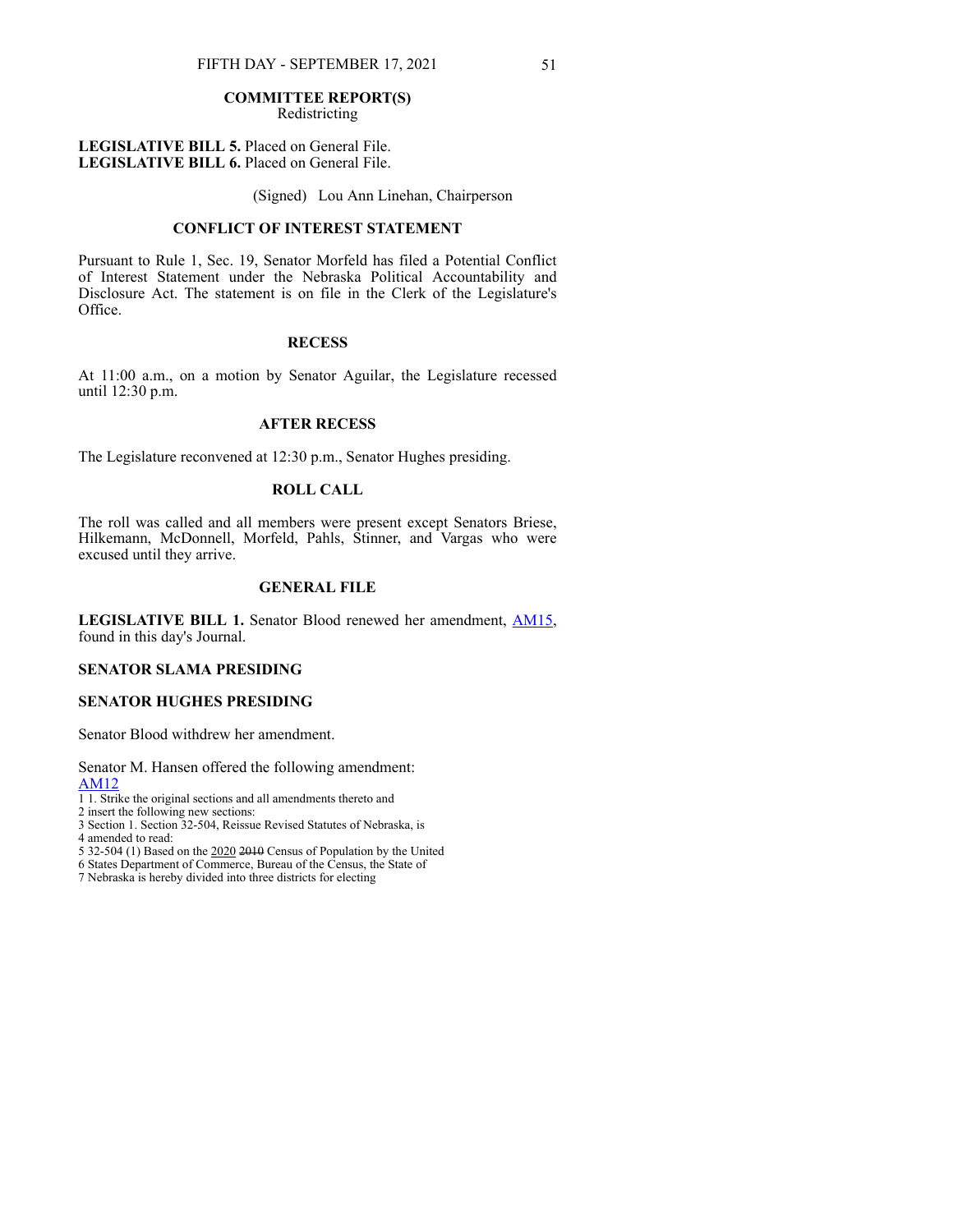### 52 LEGISLATIVE JOURNAL

8 Representatives in the Congress of the United States, and each district 9 shall be entitled to elect one representative.

- 10 (2) The numbers and boundaries of the districts are designated and
- 11 established by maps identified and labeled as maps CONG21-13001-1,
- 12 CONG21-13001-1A, CONG21-13001-2, CONG21-13001-2A, and CONG21-13001-3
- 13 CON11-30001-1, CON11-30001A, CON11-30001-2, CON11-30001-3,
- 14 CON11-30001-3A, filed with the Clerk of the Legislature, and incorporated
- 15 by reference as part of this legislative bill Laws 2011, LB704.
- 16 (3)(a) The Clerk of the Legislature shall transfer possession of the
- 17 maps referred to in subsection (2) of this section to the Secretary of
- 18 State on the effective date of this act May 27, 2011.
- 19 (b) When questions of interpretation of district boundaries arise,
- 20 the maps referred to in subsection (2) of this section in possession of
- 21 the Secretary of State shall serve as the indication of the legislative
- 22 intent in drawing the district boundaries.
- 23 (c) Each election commissioner or county clerk shall obtain copies
- 24 of the maps referred to in subsection (2) of this section for the
- 25 election commissioner's or clerk's county from the Secretary of State.
- 26 (d) The Secretary of State shall also have available for viewing on
- 27 his or her website the maps referred to in subsection (2) of this section
- 1 identifying the boundaries for the districts.
- 2 Sec. 2. Section 32-505, Reissue Revised Statutes of Nebraska, is 3 amended to read:
- 
- 4 32-505 For purposes of section 32-504, the Legislature adopts the 5 official population figures and maps from the 2020 2010 Census
- 6 Redistricting (Public Law 94-171) TIGER/Line Shapefiles published by the
- 7 United States Department of Commerce, Bureau of the Census.
- 8 Sec. 3. Original sections 32-504 and 32-505, Reissue Revised
- 9 Statutes of Nebraska, are repealed.
- 10 Sec. 4. Since an emergency exists, this act takes effect when
- 11 passed and approved according to law.

# **SPEAKER HILGERS PRESIDING**

Senator Wayne offered the following motion: [MO1](https://www.nebraskalegislature.gov/FloorDocs/107/PDF/AM/MO1.pdf) Recommit to Redistricting Committee.

# **SENATOR HUGHES PRESIDING**

Senator Linehan offered the following motion: [MO2](https://www.nebraskalegislature.gov/FloorDocs/107/PDF/AM/MO2.pdf) Invoke cloture pursuant to Rule 7, Sec. 10.

Senator Linehan moved for a call of the house. The motion prevailed with 36 ayes, 3 nays, and 10 not voting.

Senator Linehan requested a roll call vote on the motion to invoke cloture.

Voting in the affirmative, 29: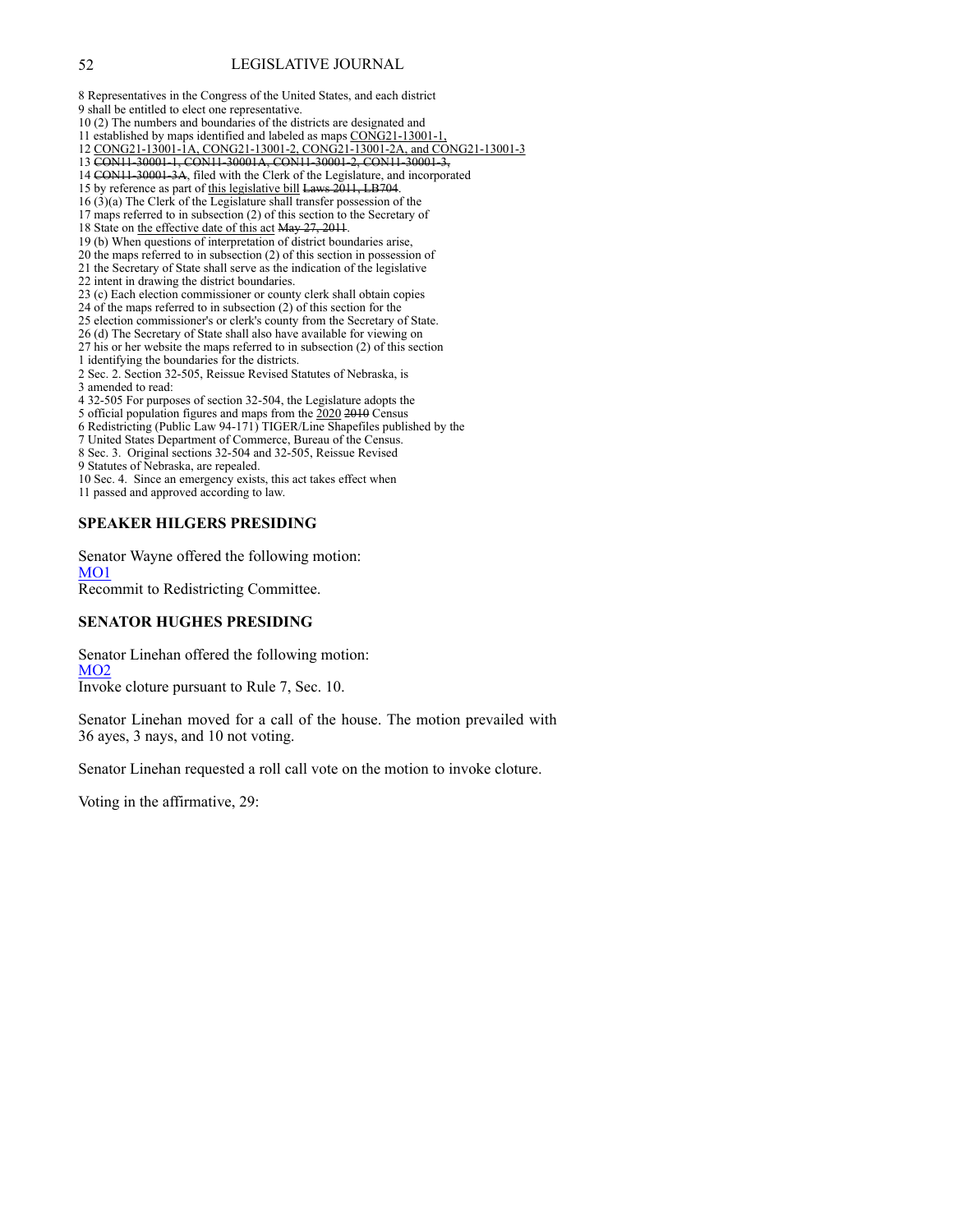| Aguilar       | <b>Briese</b> | Geist      | Hilkemann | Murman   |
|---------------|---------------|------------|-----------|----------|
| Albrecht      | Clements      | Gragert    | Hughes    | Sanders  |
| Arch          | Dorn          | Groene     | Lindstrom | Slama    |
| Bostelman     | Erdman        | Halloran   | Linehan   | Stinner  |
| <b>Brandt</b> | Flood         | Hansen, B. | Lowe      | Williams |
| <b>Brewer</b> | Friesen       | Hilgers    | Moser     |          |

Voting in the negative, 17:

| <b>Blood</b>          | DeBoer               |          | McCollister Pansing Brooks Wishart |  |
|-----------------------|----------------------|----------|------------------------------------|--|
| <b>Bostar</b>         | Hansen, M. McDonnell |          | Vargas                             |  |
| Cavanaugh, J.         | Hunt                 | McKinney | Walz                               |  |
| Cavanaugh, M. Lathrop |                      | Morfeld  | Wayne                              |  |

Present and not voting, 2:

Kolterman Pahls

Excused and not voting, 1:

Day

The Linehan motion to invoke cloture failed with 29 ayes, 17 nays, 2 present and not voting, and 1 excused and not voting.

The Chair declared the call raised.

# **AMENDMENT(S) - Print in Journal**

Senator Linehan filed the following amendment to LB1: [AM20](https://www.nebraskalegislature.gov/FloorDocs/107/PDF/AM/AM20.pdf)

1 1. Strike section 1.

(Amendments to Final Reading copy)

Senator Linehan filed the following amendment to LB1:

[AM18](https://www.nebraskalegislature.gov/FloorDocs/107/PDF/AM/AM18.pdf)

1 1. Strike section 1.

Senator Morfeld filed the following amendment to LB1: [AM17](https://www.nebraskalegislature.gov/FloorDocs/107/PDF/AM/AM17.pdf)

1 1. On page 2, strike beginning with "CONG21-39001" in line 9 through

2 "CONG21-39001-3A" in line 11 and insert "CONG21-50002, CONG21-50002-1,

3 CONG21-50002-1A, CONG21-50002-1B, CONG21-50002-1C, CONG21-50002-2,

4 CONG21-50002-2A, CONG21-50002-3, CONG21-50002-3A, and CONG21-50002-3B".